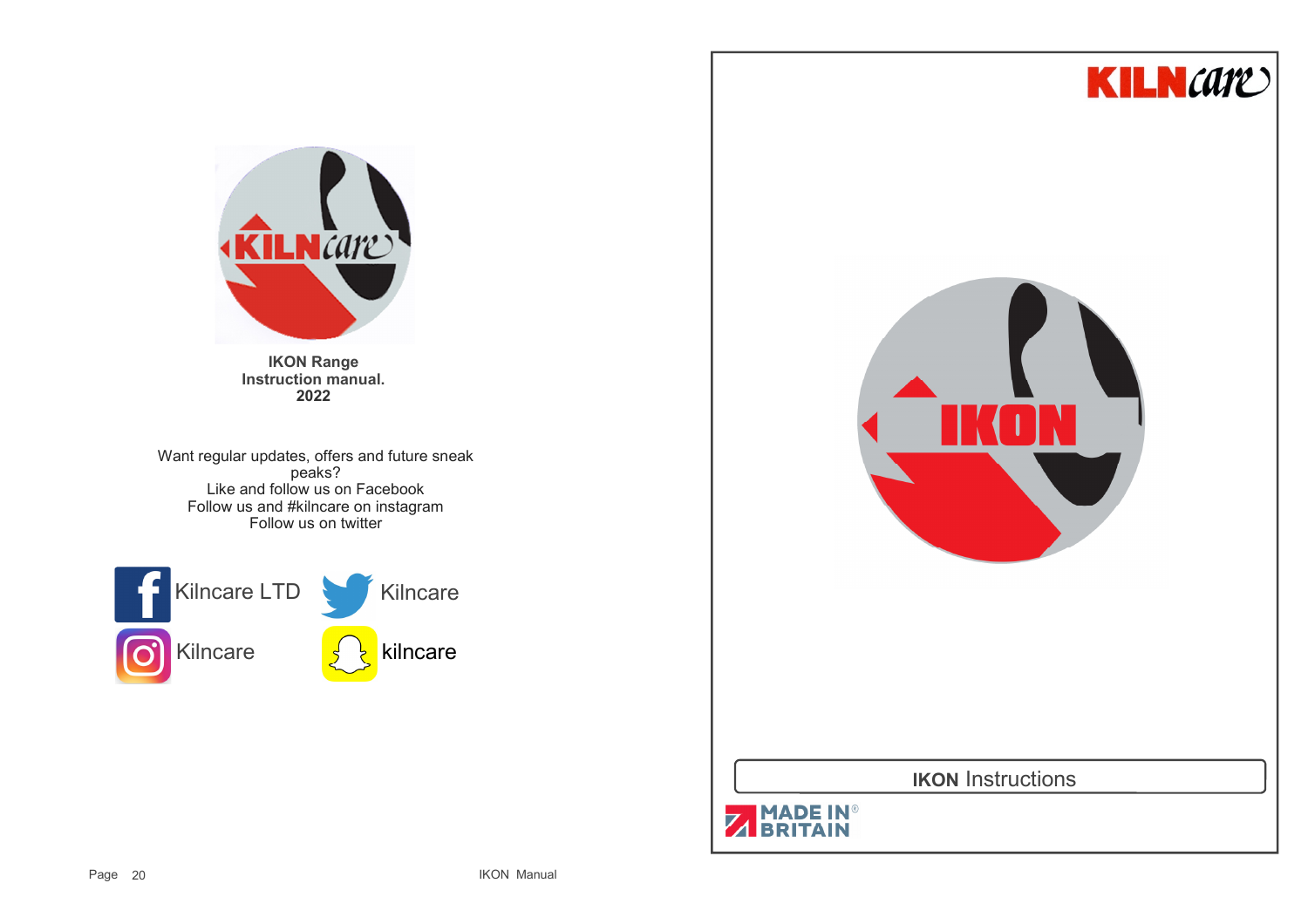# **KILN**care

**Thank you for choosing to purchase one of the IKON Range of kilns for your ceramics work.**

**We hope you will have many years happy use out of your kiln.** 

**The IKON range utilises the latest in technology and modern design to bring a premium top loading kiln and all of the benefits that go with it.**

**Please read this manual fully to get to know your kiln before use.**

 **Index**

Page

- 2 Safety notices
- For your records / Where to site your kiln 3
- 4Electrical connection
- 7The Lid Seal / Initial firing
- 88 The vents<br>9 Loading
- Loading
- 10 Looking after your kiln
- 11 KCR32C basic instructions
- 15 Trouble shooting<br>17 Contact us
- Contact us.

#### **Safety notices**

Your IKON is designed and built to meet all European Directives and British Standards.

 However, as with all kilns, there are certain measures that you must take to achieve optimum safety.

# **Electricity**

 The IKON range meets all Electrical Safety Directives, including a door safety switch. However, the kiln is electric and as such certain measures should be taken.

Keep the kiln dry.

# European Declaration of Conformity.

Kilncare Limited, The Kiln Works, 907 Leek New Road, Baddeley Green, Stoke on Trent, Staffordshire, United Kingdom, ST2 7HQ.

We declare that the equipment described below was manufactured ourselves to comply with directives listed.

 We do not give any assurance that the equipment is suitable for any purpose other than that listed below and must be operated and maintained in accordance with our operating instructions.

**Products.**

IKON range of kilns.

**Directives.**

 LVD - Low Voltage Directive 2006/95/EC. EMC - Electromagnetic Compatibility Directive 2004/108/EC.# '#The equipment is intended for use only in premises having a service current capacity of 100 A per phase, supplied from a distribution network having a nominal voltage of 400/230 V,

 The user should determine in consultation with the supply authority, if necessary, that the service current capacity at the interface point is sufficient for the equipment.

**Harmonized Standards.**BS EN 1088:1995+A2:2008, BS EN 55014-1:2006, BS EN 55014-2:1997.

> **Description.** Ceramics / glass kiln

**Purpose of use.** Firing of ceramic and glass items up to the maximum temperature stated on the kiln data plate.

> **Product serial number.**As per affixed data plate.

> > **Manufacture year.**2022

Technical documentation is held for this product.

 Lee Sherwin,Director,

Shower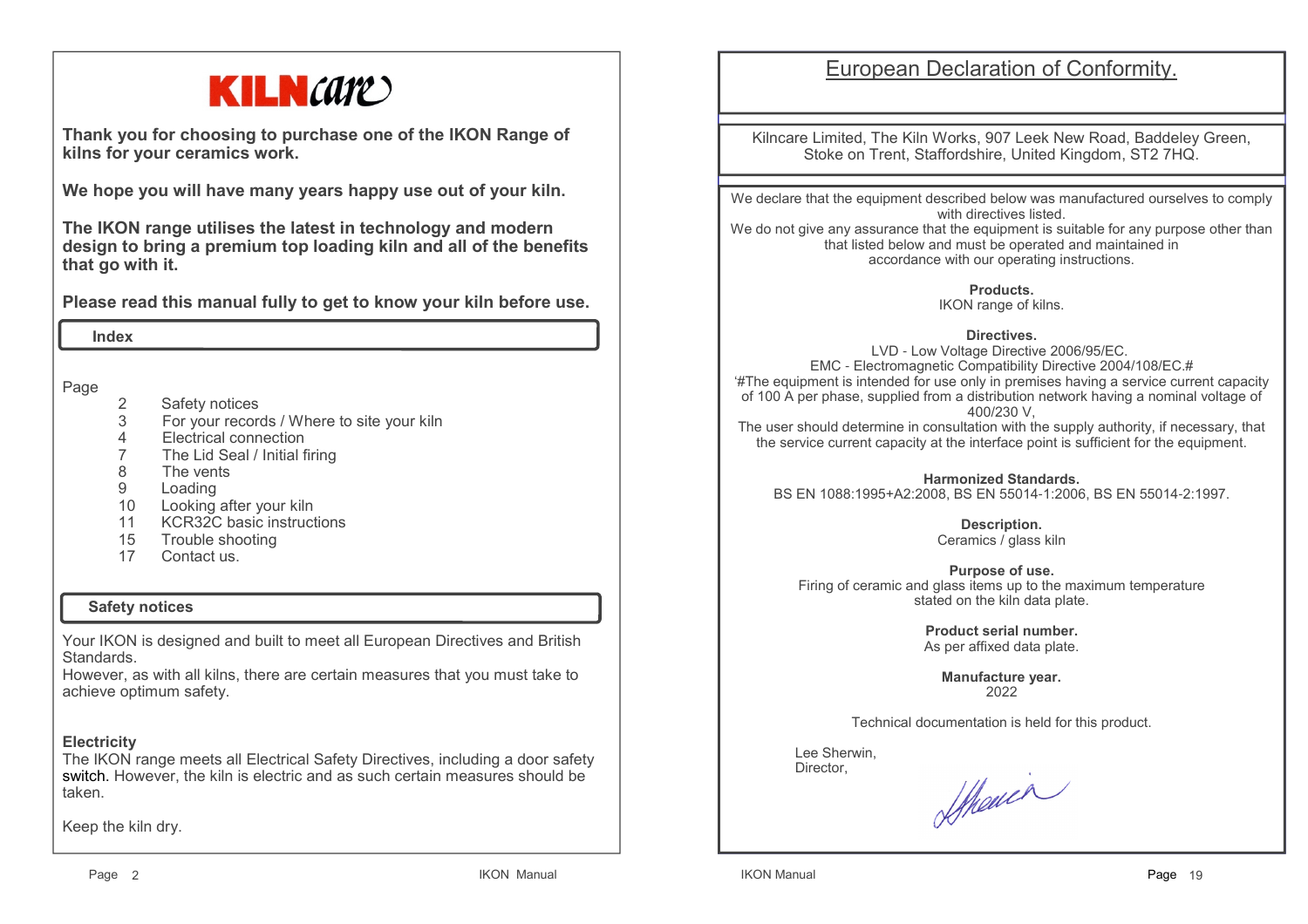Never attempt to remove any of the kiln covers or do any repair work when the kiln is plugged into a mains electricity socket or with the isolator turned on.

Never use the kiln if external cables are damaged.

Have the kiln tested by a competent person at least every 12 months.

# **Hot Surfaces**

 The kiln will have hot surfaces. Do not touch the kiln when it has been on for any period of time as the case temperatures will rise with time.

Keep pets clear at all times.

Keep the kiln clear of flammable items such as curtains etc.

 **Your new arrival**

| For your records  |  |
|-------------------|--|
| Date of purchase. |  |

**Company purchased from \_\_\_\_\_\_\_\_\_\_\_\_\_\_\_\_\_\_\_\_**

**First date of use \_\_\_\_\_\_\_\_\_\_\_\_\_\_\_\_\_**

**Unpacking your kiln**

 Once unpacked please show consideration to the environment when disposing of your kiln packaging.

#### **Initial Inspection**

 Once unpacked it is time to give the kiln a good inspection to make sure that it has travelled well. We have the absolute strictest quality controls on our kilns so you can be assured that the kiln has already gone through a rigorous procedure before it arrives with you. However, accidents can happen.

#### **Where to install your kiln**

 Position the kiln allowing a minimum of 30cm clearance around both sides. The kiln casing will get hot and so any combustible material must be kept at a safe distance. Never leave combustible materials on the kiln or touching the kiln during a firing.

Do not site the kiln close to flammable items such as curtains etc.

The floor or bench must be capable of carrying the weight of the kiln. The IKON does have air clearance under it and so there should be no need to protect the floor, however, if your firings are to be prolonged then it is advisable to sit the kiln on a heat resistant material.

**—————————————————————————————** 

**—————————————————————————————**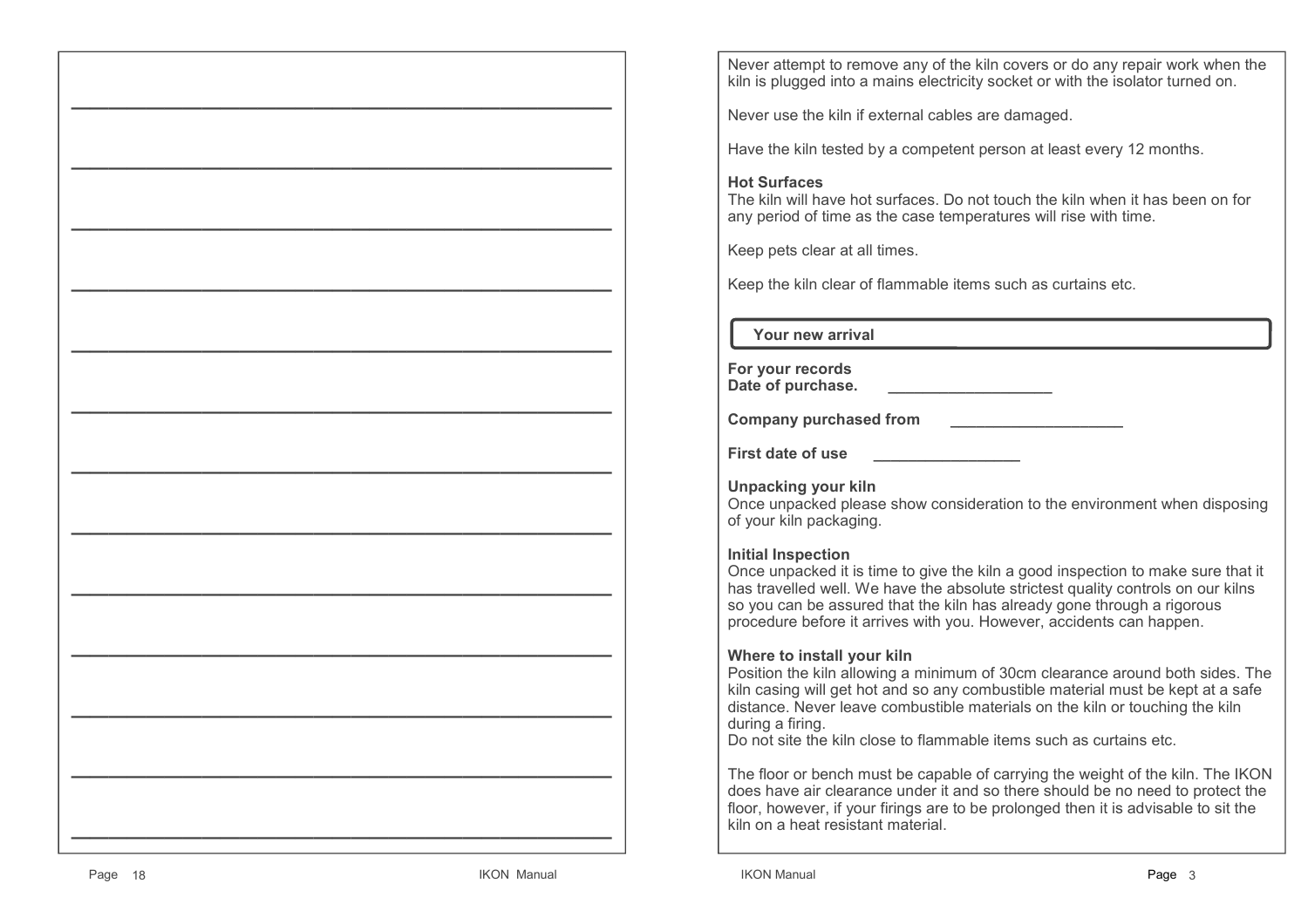I**MPORTANT**. It is advised that the kiln is left untouched until the kiln has finished its given program and fully cooled.

 Remember, whilst the kiln is cooling it may be possible that the external case temperature actually increases.

#### KEEP PETS AND CHILDREN AWAY FROM THE KILN DURING ITS FULL CYCLE AND UNTIL COOL.

Do not site the kiln outside.

It is advised to site the kiln in a room that has ventilation.

 After the first couple of firings there are almost no emissions from the kiln but there will always be vapour etc released by whatever you are firing in the kiln so room ventilation is always advisable.

 The type of room venting required depends on many factors and so it is best to contact a ventilation specialist if in any doubt.

#### **Electrical connection**

 The IKON V46 and V61E come fitted with a 13 amp plug top. They are designed to work from standard 230v socket outlets. It is advisable to have your chosen socket outlet tested by a qualified electrician prior to use to ensure its sound condition.

V61 and V61X require connection by a qualified electrician to a suitable electrical supply with protective earth.

# **IMPORTANT!**

 The design voltage for the IKON V46 and V61 is 230v. All 3kw kilns that work from a 13amp plug top can result in the plug and socket getting warm to the touch. However, this will vary depending on the condition and age of the socket being used, the condition and fit of the plug top and also the actual voltage of the socket which can vary higher or lower.

 It is advised that the plug and socket are checked regularly for signs of over heating.

 If in any doubt, contact a competent person or qualified electrician to assess the plug and socket condition whilst the kiln is being used, they may decide that the kiln is better to be on it's own dedicated switched spur supply..

Do not use the kiln from an extension lead.

If the kiln is to be used on a 3-phase supply a neutral must also be supplied.The electrical supply MUST have a sound earth connection.

Your IKON range (except IKON V46 and V61) kiln is supplied ready for connection to a 3-phase supply. If your supply is single phase then use the connection

 **Back up**

We pride ourselves on our back up and after sales service and so in the unlikely event of any problems please do not hesitate to call our staff for friendly help and advise.

 **Contact us at**

 **Kilncare ltd, The Kiln Works, 907 Leek New Road, Baddeley Green,Stoke on Trent, Staffordshire, United Kingdom.ST2 7HQ,**

**Tel +44 1782 535915 / 535338**

**E-mail sales@kilncare.co.uk, Web www.kilncare.co.uk**

**—————————————————————————————** 

 **Notes**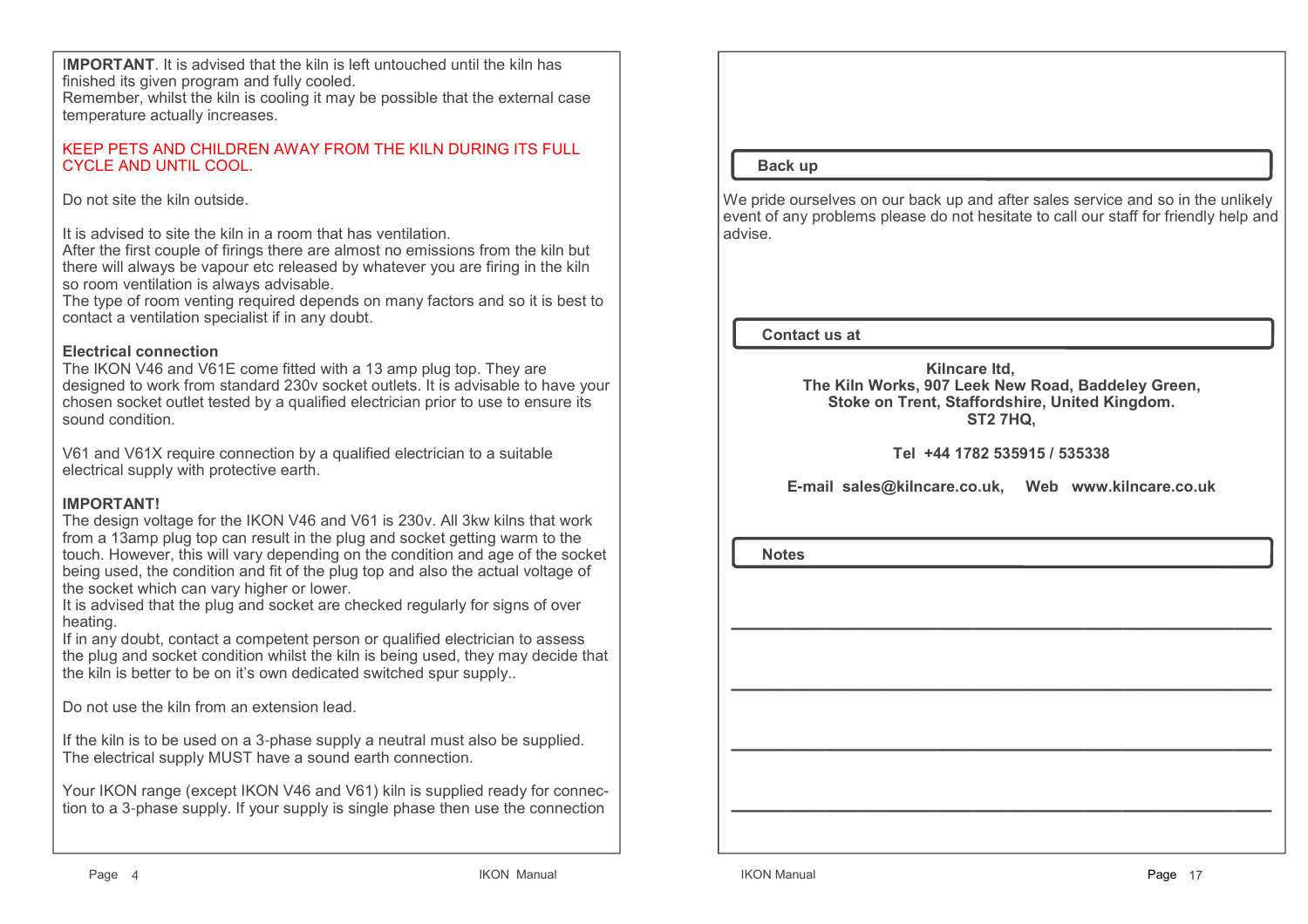condition of the glass 1 amp fuse in the rear power panel of the kiln. Access to this fuse is by removing top screws to the lower rear panel and swivelling the panel open.

If the above appear correct contact Kilncare.

**The control is working correctly, is showing that the kiln is receiving power but the kiln is not heating up.**

 With the kiln unplugged/isolated, check the cable from the kiln to the controller for damage.

Check that the controller is securely plugged into the kiln.

With the mains turned off, a competent person should be used to check the condition of the internal wiring and electrical contact points.

 If there is no obvious damage then the kiln will need to be checked over with an electrical meter.

#### **Controller shows an ERROR message.**

Consult the controller manual and contact Kilncare.

#### **Plug top is getting hot on 3kw models.**

 The plug top will get slightly warm with use but if it is getting hot consult a qualified electrician to test the condition of the socket outlet and the plug top.

#### **A crackling noise can be heard when the kiln is firing.**

 This will be a loose connection and needs to be fixed immediately by a competent person.

Continued use will almost certainly result in the connection failing.

#### **Kiln is not reaching temperature or is slow.**

 This could be either an element failure, a burnt connection a loss of supplied power or a component failure.

Get the kiln checked by a competent kiln engineer.

#### **Cracks in the kiln brickwork.**

Minor cracking is to be expected, see page 9 of this manual.

link fixed to the side of your connection panel. The link fits across the 3 fused terminals as shown opposite in Fig. 1.4. Make sure to tighten all 3 screws. **We recommend that the centre terminal is then used to make your live connection with the wire sitting under the fork rather than on top of** it.

The terminals are for use with cable of a size up to 10mm.

REMEMBER that if the kiln is then re-connected to a 3-phase supply then the link MUST be removed.

The blue and green terminals are for Neutral and Protective Earth respectively.

As always we recommend that the connections are done by a qualified electrician**.**

#### Fig. 1.4



# **Portable Appliance Testing**

 It is possible, depending on the type of establishment that the kiln is to be used in that the kiln may be required to be Portable Appliance Tested along with other electrical items.

 It is important that the controller is disconnected before testing or there is a risk of the high voltage associated with the test effecting the controller permanently. The solid state relay may also need to be linked out.

On initial testing, the kiln may show a low insulation resistance reading, this is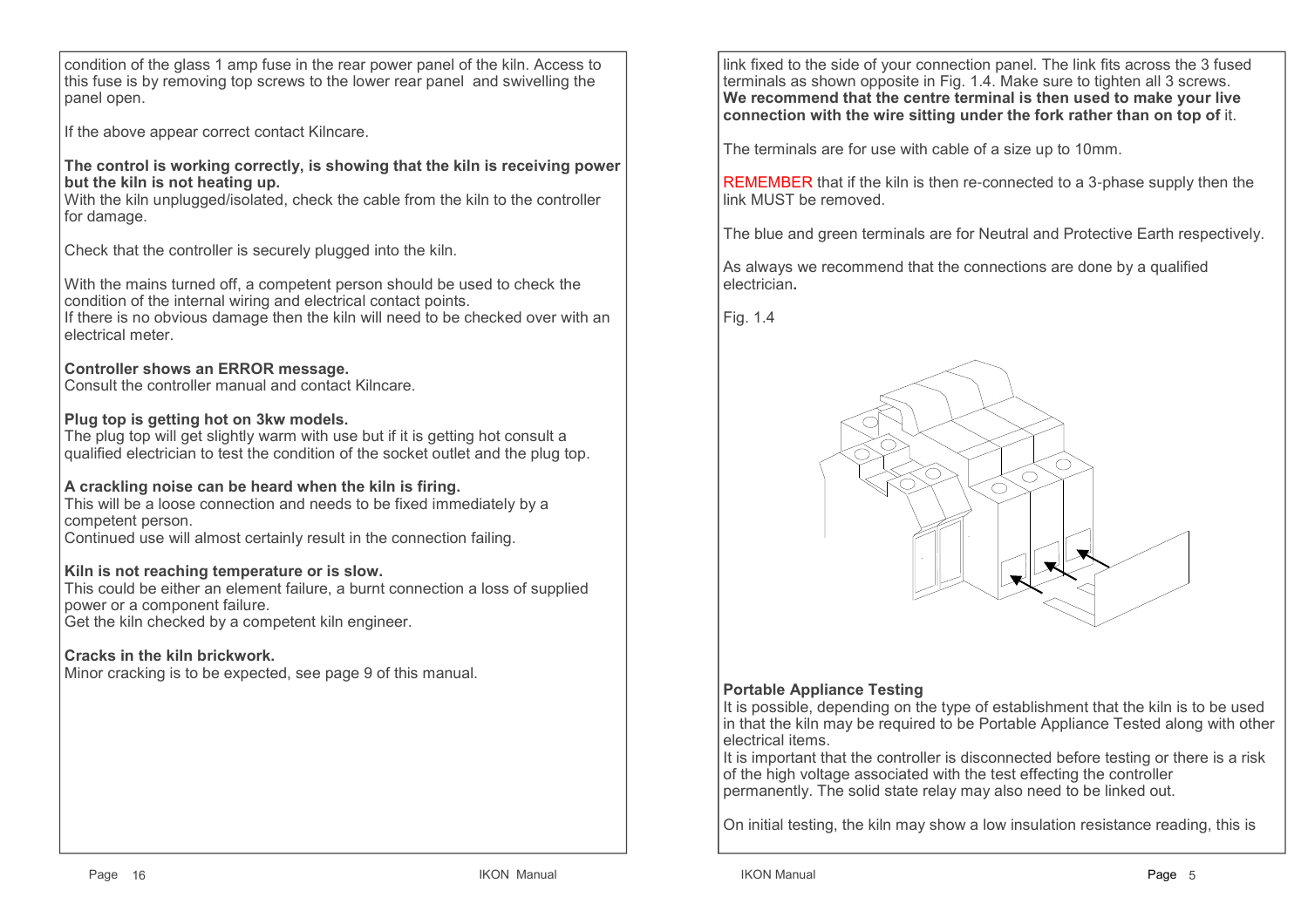normal and will improve as the kiln dries. Kilns are porous by nature and will absorb moisture from the atmosphere, especial if the kiln is new or has had a period of inactivity.

Periods of testing will be stipulated by the testing body.

# **KILNS AND R.C.D. "TRIPS"**

 Due to the reasons stated above and due to insulation material properties, a certain amount of leakage to earth will probably be evident, therefore the fitting of a 30ma R.C.D. in the circuit can create a fault condition at low temperatures if the kiln is damp, at higher temperatures as the kiln insulation heats up or when first fired or used after a long period of inactivity.

This problem is relatively rare but can be solved by the fitting of a 100ma R.C.D.

Consult us or a fully qualified electrician for advice.

# **Connecting the controller**

 The controller supplied with your kiln will be fitted with a connecting plug. It will mate to a matching socket fitted to the rear of the kiln but it could also be on the side or front depending on kiln specification.

 The socket is sided and so will only allow the plug to be inserted in the correct manner.

Once the plug is inserted lock it into place using the securing clamp.

Always ensure the mains power to the kiln is turned off before fitting or removing the plug.

The controller can be wall mounted or it can be mounted to the control mounting bracket that sits on the side of the kiln.

 Use the 2 pins provided to hold the controller holster whilst the fixing screws for the kiln bracket are already screwed into position on the kiln. See Fig. 2.4.



# **Example program**

If you require the kiln to start a 7am, fire at 85c per hour to 600c then full speed to 1060c and no soak.

It would be programmed like so. We will presume that it is being programmed at 5pm the evening before. We will make this program 24.

Press "step". Use "up" or "down" to select 24 in the top display. Press "step". Use "up" or "down" keys to enter "85" for ramp time. Press "step". Use "up" or "down" keys to enter "600" for temperature. Press "step". Use "up" or "down" keys to select a dwell time of "0.00" hours.Press "step". Use "up" or "down" keys to enter "FULL" for ramp time. Press "step". Use "up" or "down" keys to enter "1060" for temperature. Press "step". Use "up" or "down" keys to select a dwell time of "0.00" hoursPress "step" Use "down" key to select "END". Press "start" Use "up" or "down" keys to select a delay time of "14.00" hours.Press "start" The kiln will start.

Top display will flash program number then"14.00" with a flashing dot. The bottom window will show"- -" and the delay triangle will flash.

The above example is a typical basic biscuit firing with a 14 hour delayed start

# **Trouble shooting**

#### **Control has no lights**

If the "mains on" light on the kiln is not illuminated :-

Check that the socket outlet that the kiln is plugged into is turned on or that the mains isolator is turned on.

Check that the controller is securely plugged into the kiln.

With the kiln unplugged or turned off, check the cable from the kiln to the controller for damage.

Check If the "mains on" light on the kiln is illuminated:-

Check that the "on / off" button on the bottom of the controller is in the "on" position.

Check that the controller is securely plugged into the kiln.With the mains turned off a competent person should be used to check the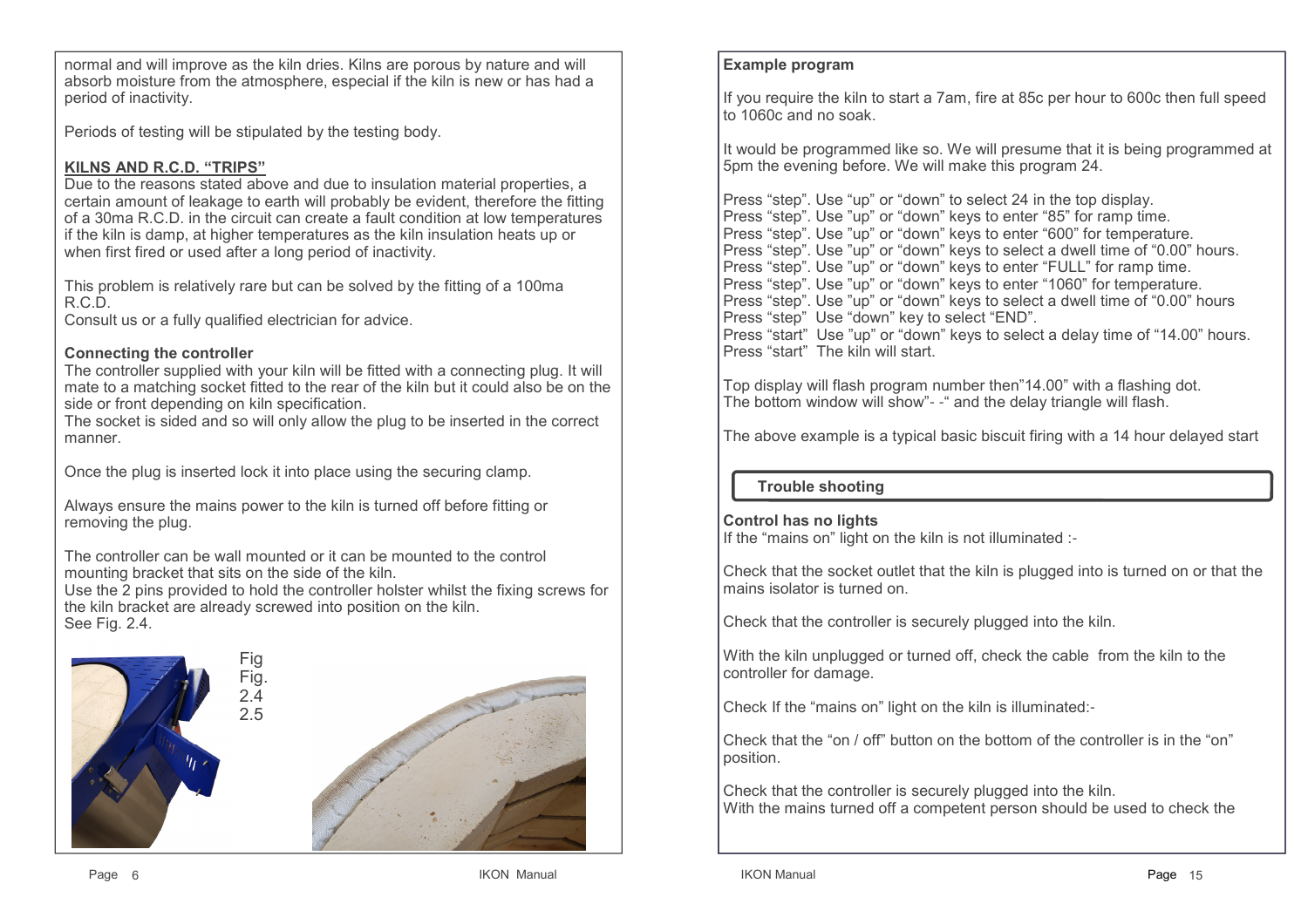|                  | Preset Programs. #First kiln set firing is pre-set in program 22 |                        |                |                          |                        |                |                          |                        |
|------------------|------------------------------------------------------------------|------------------------|----------------|--------------------------|------------------------|----------------|--------------------------|------------------------|
| P<br>r<br>O<br>g | Prog. type                                                       | Seg. 1<br>Ramp<br>c/hr | Seg. 1<br>Temp | Seg. 1<br>Hold<br>Hr/min | Seg. 2<br>Ramp<br>c/hr | Seg. 2<br>Temp | Seg. 2<br>Hold<br>Hr/min | Seg. 3<br>Ramp<br>c/hr |
| 11               | <b>Slow Bisque</b>                                               | 60                     | 600            | 00                       | <b>FULL</b>            | 1000           | 0 <sup>0</sup>           | <b>END</b>             |
| 12               | Normal<br><b>Bisque</b>                                          | 100                    | 600            | 00                       | <b>FULL</b>            | 1000           | 00                       | <b>END</b>             |
| 13               | <b>High Bisque</b>                                               | 100                    | 600            | 00                       | <b>FULL</b>            | 1140           | 00                       | <b>END</b>             |
| 14               | Brush-On<br>Earthenware<br>Glaze Cone<br>6                       | 100                    | 300            | 00                       | <b>FULL</b>            | 1000           | 0 <sub>0</sub>           | <b>END</b>             |
| 15               | Standard<br>Earthenware<br>Glaze                                 | 100                    | 300            | 00                       | <b>FULL</b>            | 1100           | 0 <sup>0</sup>           | <b>END</b>             |
| 16               | Earthenware<br>High Temp.<br>Glaze                               | 100                    | 300            | 00                       | <b>FULL</b>            | 1140           | $00\,$                   | <b>END</b>             |
| 17               | Mid-Range<br>Stoneware<br>Glaze                                  | 100                    | 300            | 00                       | <b>FULL</b>            | 1200           | 0 <sup>0</sup>           | <b>END</b>             |
| 18               | Standard<br>Stoneware<br>Glaze                                   | 100                    | 300            | 00                       | <b>FULL</b>            | 1245           | 00                       | <b>END</b>             |
| 19               | Onglaze                                                          | 100                    | 400            | 00                       | <b>FULL</b>            | 780            | 00                       | <b>END</b>             |
| 20               | Lustre                                                           | 100                    | 400            | 00                       | <b>FULL</b>            | 750            | 00                       | END                    |
|                  |                                                                  |                        |                |                          |                        |                |                          |                        |

# **The Lid Seal**

One of the IKON'S most unique features is its three tier lid seal system. This ensures maximum efficiency from the kiln by keeping heat losses through the seal to an absolute minimum.

 The first line of defence is the recessed brickwork that provides a stepped "brake" to the heat by dropping the lid brickwork into the opening of the chamber by a few millimetres.

 Next is the brick on brick seal between the lid and chamber. Most kilns available rely on this as their ONLY method of lid seal.

 Finally is the outer anti-draught seal that sweeps up and closes off any final routes of heat loss.

If it appears that the seal is compromised then it may be apparent in the seal line of fig. 2.5. It will no longer be a continual brown line but will be broken where the heat has escaped. It is also possible that there is residue on the Stainless steel metalwork of the lid also.

 If this is the case the seal can be gently eased up back into position using a small putty knife, flat modellers knife with no sharp edges or slightly curved fork handle.

 If that is not suffice then the seal is relatively easy to replace altogether and new seals are available.

The usual cause for a loss of the integrity of the outer anti-draught seal is if it is leant on whilst loading or unloading the kiln.

# **Initial firing**

Before using the kiln it is advisable to fire the kiln empty to a temperature of 1000 degrees centigrade at a rate of around 85 degrees per hour. **Program 22 is pre-set for this firing. Consult the KCR32C instructions later in this manual.**

Open the exhaust and inlet shutters before starting and leave them open for the duration.

This will dry and "settle" the kiln.

Also if you have purchased the kiln furniture set with the kiln it is advisable to load the furniture into the kiln for drying on this first firing. The kiln furniture will have been cut with a wet cutter and invariably contains a large amount of water

Load the kiln furniture using the props supplied to allow air space between the .

On the first firings, a slight odour will be emitted, this is the remnants of binding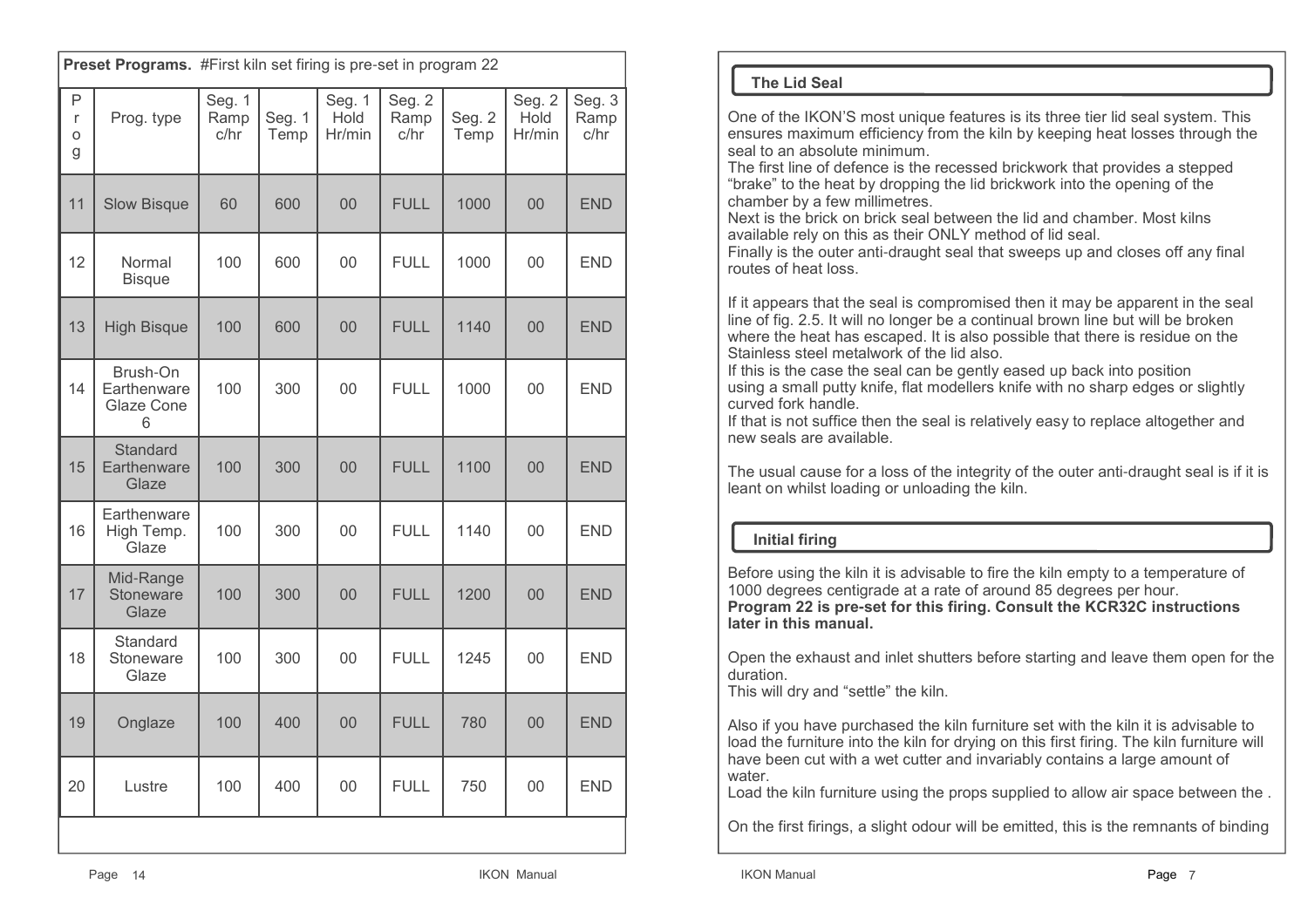resins in the insulation and should stop after two or three firings depending on temperature of the firings.

For this initial firing we recommend that the kiln is in a well ventilated area. We suggest that prior to the initial firing, that you fully read this instruction manual and the controller manual to ensure you are familiar with all aspects of the kiln and usage of the controller.

 We also recommend that this firing is monitored to ensure that the kiln isoperating in a correct manner.

# **Control**

 The controller supplied with this kiln has already been set and the characteristics of the kiln have been entered in to it.

 The kiln and the controller will have already been put through a test firing at the factory.

Please read the instructions on control before starting to use your IKON kiln.

# **Operation**

# **The vents**

 Your IKON has an inlet port, on the lower right hand side of the chamber and an exhaust port on the upper left side of the chamber.

 The inlet port can be opened or closed by sliding the shutter arm forward or backwards.

 The outlet port has a shutter flap that is opened or closed using the black ball handle on the outlet exhaust. Move the Handle in towards the kiln to close the kiln and away from the kiln to open it. The handle can be left anywhere In between to limit the amount of air leaving the kiln.

 For a biscuit firing the exhaust port should be left fully open up to a temperature of around 600c in order to allow all moisture from the work to be released from the kiln chamber. The inlet port can also be open if there is plenty of moisture to be released from the ware during this cycle if not required.

 After the drying temperature has been reached the vents would then be closed to allow the kiln to reach its final temperature.

For glaze vapour, the vents will be closed after the glaze has finished releasing.

For cooling the vents can be opened at any point after the final temperature has been reached. At this point it may be of advantage to open both the inlet and outlet ports. However, when and how the vents are opened for cooling is very much a preference.

# **Closing the lid**

 The lid has a gas spring on either side to assist in the closing and opening of the lid. The gas springs will also reduce the risk of the lid getting damaged by Press "start" and the top display will show a time, for instance "0.10" or "PASS". The bottom display will show " - - " and the delay triangle will light. Delay is the time in hours and minutes before the kiln will actually start. Set the desired time using the "up" and the "down" keys. If no delay is required hold the down key until the display shows "PASS". Pass is below 0.00.the top display will show kiln temperature and the bottom display will go blank.

Press "start" again and the top display will briefly display the Program number then it will begin the program. Depending on the program contents the delay triangle or the ramp triangle will flash and the segment number will be displayed in the bottom display.

If a delay has been set the delay triangle will flash and the top display will act as a count down timer showing the hours and minutes remaining before the kiln starts to fire.

As the kiln fires the top display will show the kiln temperature and the bottom display will show the segment number. If the kiln is climbing the upward facing ramp triangle will flash. When the kiln is holding temperature the dwell light will flash.

**To stop a program**Press "start".

# **To pause a program**

 Press and hold the "Function" key then press the "Pause" key. The top display will alternate between the current temperature and " - - ". This temperature will be held indefinitely or until the pause key is pressed again. A warning reminder will be sounded every 10 seconds during the pause. When the pause is stopped the kiln will continue through the program from where it was paused.

# **To forward a program**

 At any time the controller can be made to skip to the next segment. To do this, hold the "Function" key and press "advance". This can be useful if the pause button is used. It may be that at the end of the manual pause you do not require

# **To view entered program data**

 This can be done whether the kiln is firing or not. Press the step key, each press will forward the display to the next section. Once viewed, press the "start" key once to return the control display to kiln temperature.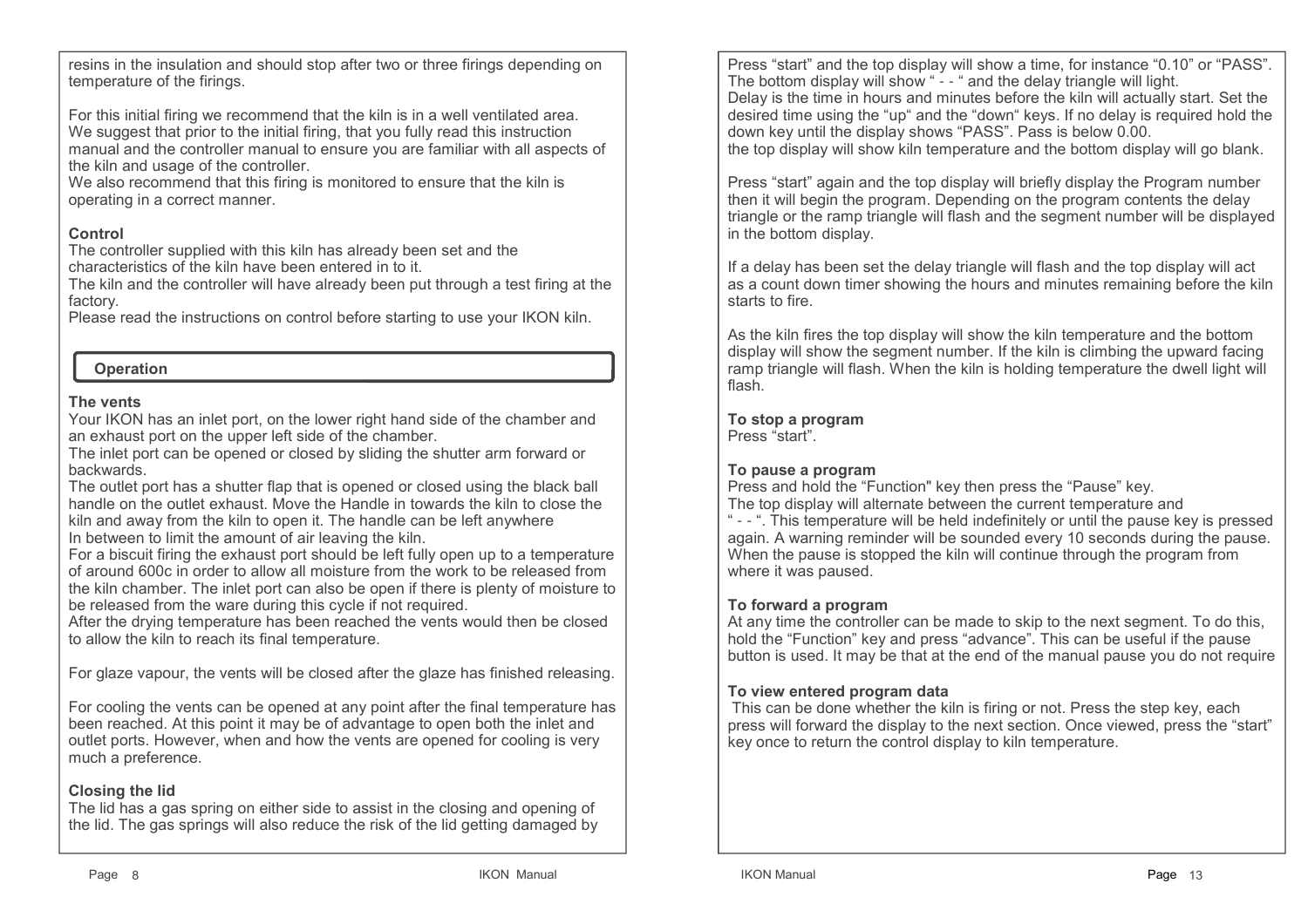#### **To set a program**

 If whilst in programming mode no buttons are pressed for a few seconds the controller will time out and go back to kiln display.

The KCR32C has 32 settable programs. Each program has 32 segments.

Press the "step" key. The top display shows the program number, for instance 1 . The bottom display shows "Pn". Use the up or the down keys to select the program required.

Press "step". Top display will show a ramp rate, for instance "85", "FULL" or "END". The bottom display will show 1, this is segment 1. This segment is how fast you would like the kiln to reach its first temperature in degrees per hour. A slow firing might require the first temperature to be reached "50" degrees per hour. Whilst a fast firing would be set to reach temperature as quickly as possible so the rate required would be "FULL".

Press "step" and the top display will show a temperature for instance "600". The bottom display will still show 1 and a light will illuminate above temperature. This temperature is in Celsius. This temperature is your first temperature. Use the "up" or "down" keys to select the desired temperature.

 Press "step". The top display will show a time, for instance "0.30" or "PASS". The bottom display, again will show "1" and the triangle above dwell will illuminate. Dwell is the time in hours and minutes that you require the kiln to hold the first temperature.

Press "step". Top display will show a time, for instance "85", "FULL" or "END". The bottom display will show 2, this is segment 2. . This segment is how fast you would like the kiln to reach its second temperature.

At this point, if the kiln is required to finish, press the "down" key until "END" is shown in the top display. End is below 00.

All the above is segment 1, the controller has 32 segments and so for more complicated firings carry on as above by setting the next time, temperature and dwell.

 When you have programmed all you require, select "END" at the start of the following segment.

Press "start" and the controller will display kiln temperature again.

#### **To run a program**

 Press "step" bottom display will show "Pn" and the top display will show the program number. Use the "up" or "down" keys to select the program number required.

being dropped whilst being closed but it is advised that the closing process is done completely manually and with care. The bricks of the kiln are strong but also relatively easy to damage with rough treatment.

There is a catch on either side of the kiln chamber to keep an even pressure across when fully closed.

 As the kiln is used and settles in, the catches may need to be tightened to maintain the quality of the lid seal, in particular the effectiveness of the outer anti-draught seal around the edge of the chamber.

#### **The lid switch**

 The safety of the kiln is maintained with an automatic lid switch that disengages the kiln power to the elements ass soon as the lid is opened. The elements will not receive power again until the lid is fully closed.

#### **Loading**

Before loading the kiln it is advisable to turn the kiln off at the mains supply, even though your safety is ensured by the lid safety switch.

You may have purchased the kiln with a kiln furniture set or you may be using your existing furniture.

 The first batt can be laid directly onto the floor of the kiln to maximise the internal height of the kiln although for best results, raising the bottom shelf from the floor may be advantageous.

 There are enough props for 3 per layer. If multi stacking layers of batts always ensure the each layer of props is directly above the one below.

When loading the kiln furniture be careful, remember, the batts are harder than the brick wall of the kiln and in our experience a large proportion of kiln wall damage is caused by careless kiln furniture loading.

For obvious reasons, care must always be taken when loading larger objects into deeper kilns to avoid back strain.

# **What to expect on the initial firing**

Once the lid has been closed and the power turned on, a click will be heard at the back of the kiln, this is the safety contactor, the red "mains on" light on the kiln should illuminate and the controller should illuminate.

 If there is no display on the controller at this point check that the on-off button on the controller is in the "on" position..

Once the controller has started the kiln, the operation will be relatively silent